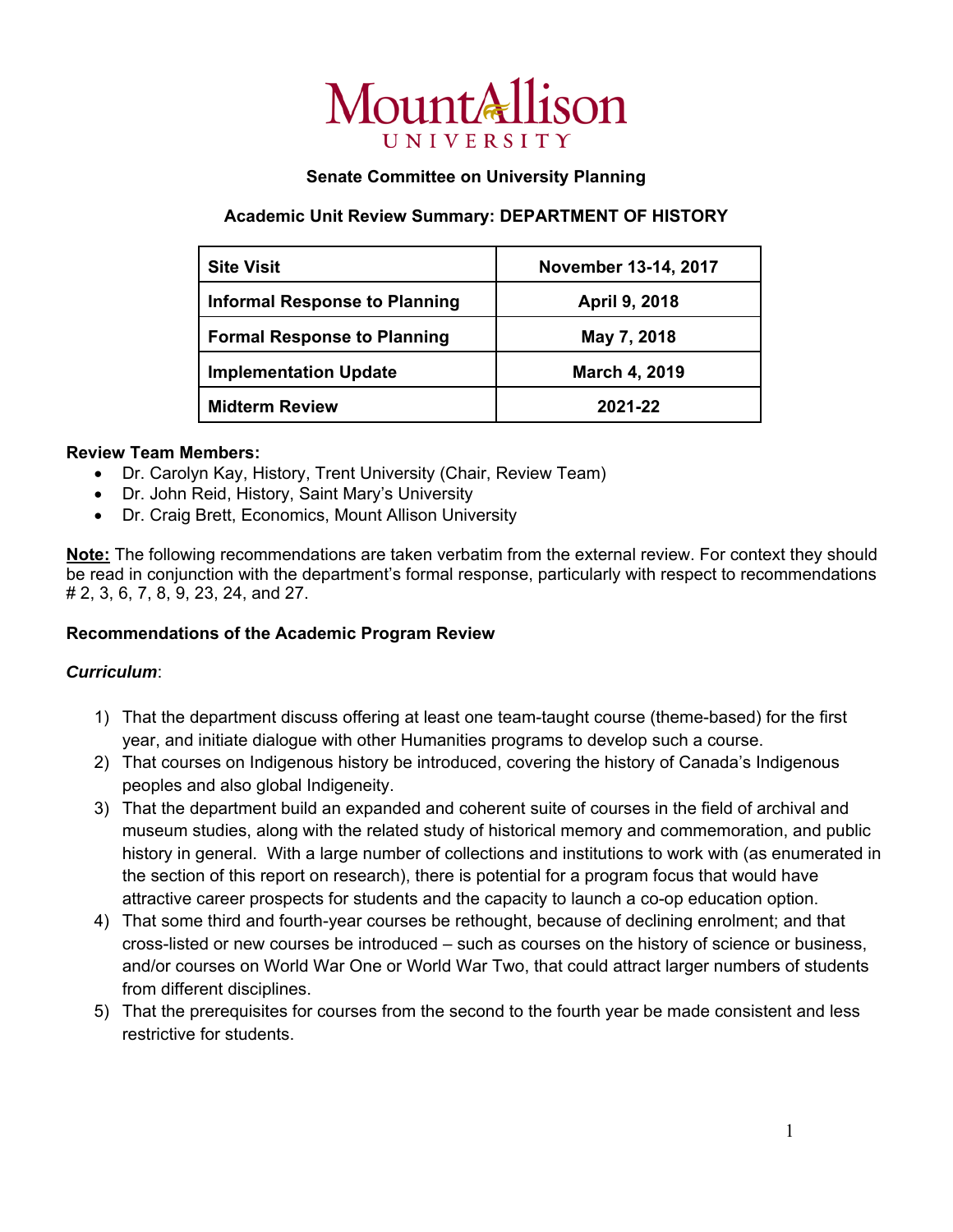- 6) That the structure, requirements and development of study within the fourth-year thesis courses be reviewed and made consistent, so as to attract students to these unique opportunities for study and to also make such courses manageable for students.
- 7) That courses in other disciplines, such as Fine Art, German, Spanish, and Politics & International Relations, be studied as possible cross-listings by History, to add to History's curriculum and extend the scope of the historical areas under consideration for students.
- 8) That courses in women's and gender history be fully supported and sustained and added to in future by thematic courses including studies of gender and masculinity.

## *Research*

- 9) That insofar as tutorial classes are given in addition to normal teaching hours, and insofar as these arrangements are deemed to impinge on research time, department members be encouraged to develop alternative ways of accommodating small-group work.
- 10) That the department, in consultation with the university administration, work to ensure that (allowing for vacation periods and for necessary course preparation) faculty members are free of duties during the summer months that would compete with time for research and writing.
- 11) That the department's website, through a prominent and dedicated tab, should provide links to full scholarly profiles of all members.
- 12) That the department establish a regular department seminar that would facilitate dissemination of research findings to departmental colleagues, colleagues in other departments and programs, and senior students.
- 13) That the department seek to underline the importance of enabling members of faculty to be regular attenders at conferences relevant to their fields, and as far as possible to present research findings at such conferences.
- 14) That department members be encouraged to look into productive ways of presenting research findings through electronic communication networks, including blogs and social media.
- 15) That opportunities for interdisciplinary research be pursued in the context of areas of strength at Mount Allison, of which examples might be Canadian Studies, Indigenous Studies, and the Scholarship of Teaching and Learning.
- 16) That, in conjunction with curricular innovations, the department and its members reach out to important museum and archival institutions in the Dorchester-Sackville-Amherst area with a view to exploring research activities in such broad thematic fields as Archival, Library, and Museum History, Art History, Cultural History, and Public History.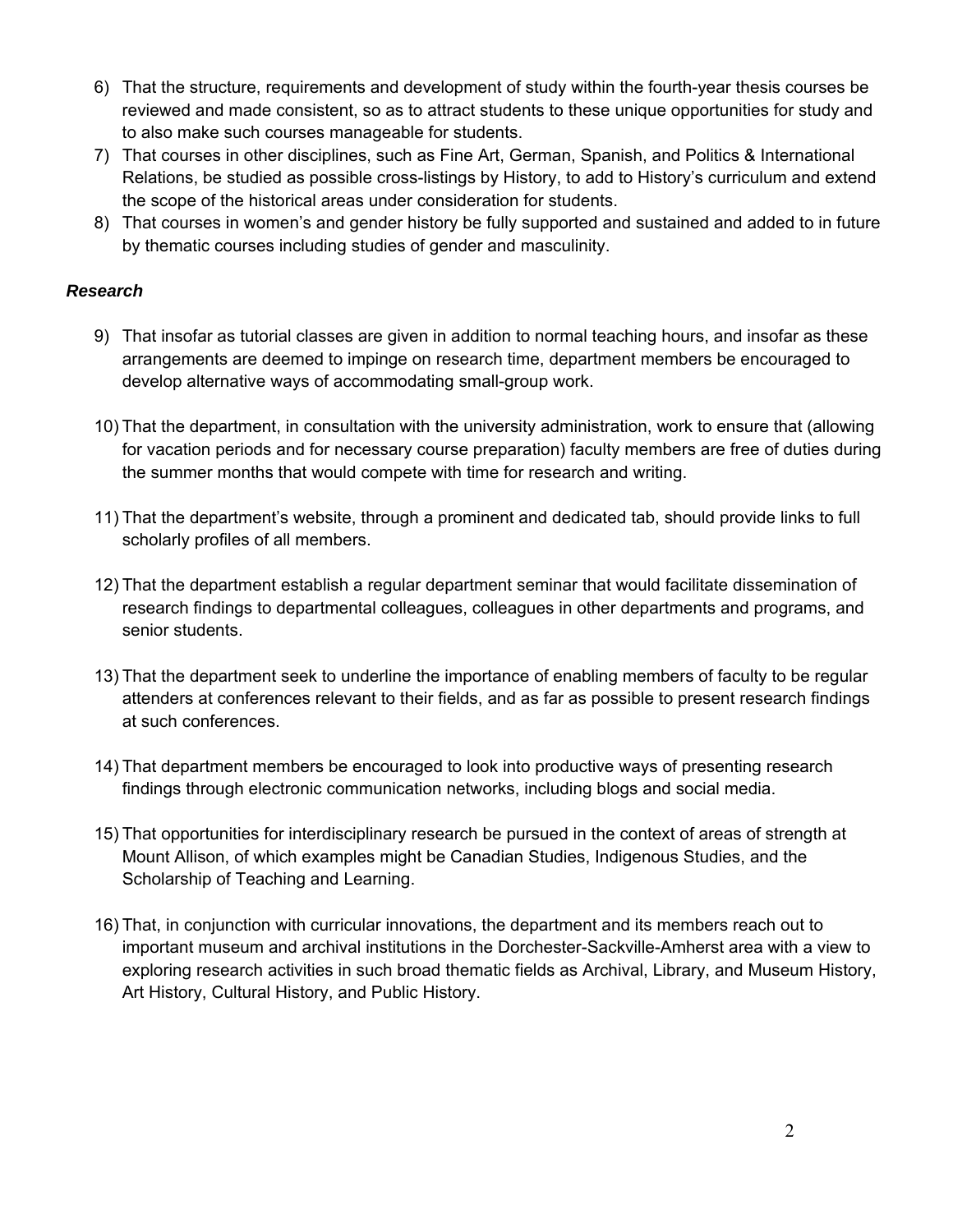### *Enrolment*

17) That the department undertake a study to determine plausible explanations for declining enrolments in recent years, especially at the third-year level. In particular, that it try to uncover whether the pattern reflects a decline in enrolment among non-majors, or whether it may signal an impending decline in the number of majors.

### *University Resources*

- 18) That the university continue to strengthen expertise and availability of writing support for students. Given the writing intensity of the course work in History, especially at the first-year level, writing competency underpins success in History courses. It should be recognized that a Writing Center should help students develop abilities in essay construction, along with basic writing and grammar. Moreover, a Writing Center should have a complement of professional instructors in addition to student tutors. The university should give urgent consideration to allocating a dedicated budget line to the Writing Center so that the level of support can be adequately tracked.
- 19) That the level of secretarial and office administrative support provided to the department be maintained. The department currently shares support personnel with two other programs and it is difficult to see how the department could carry out some of our other recommendations (around departmental seminars, for example) with any further reduction of support.

#### *Renewal*

- 20) That the department make every effort to build on its praiseworthy achievement of a stable basis of civility by developing a deepening culture of active collegiality that will facilitate effective planning and healthy renewal.
- 21) That, in view of the small size of the department vis-à-vis comparator departments in the Maritime region, and of necessary curricular demands, the department is well-justified in pressing for an additional faculty position, with the understanding that in seeking such an additional position the department would have the duty of showing the expected benefit to the institution as a whole by marshalling evidence regarding enrolment trends and the productivity of the department's universitywide role.
- 22) That departmental renewal should focus initially on expanding the curriculum's geographical scope beyond the current coverage primarily of Europe, North America, and Asia, while also adding expertise in the early modern era. The establishment of a position in the history of the early modern Atlantic World, with particular attention to its Iberian dimensions, would be an obvious priority. Such an appointment would also allow for added curricular consideration of Indigenous history in an Iberian Atlantic context, and potentially it could also include an element of the history of Africa and Africans.
- 23) That, especially in the context of the ongoing consideration at Mount Allison of a minor in Indigenous Studies, as well as the broader effort to decolonize the university curriculum, another priority area